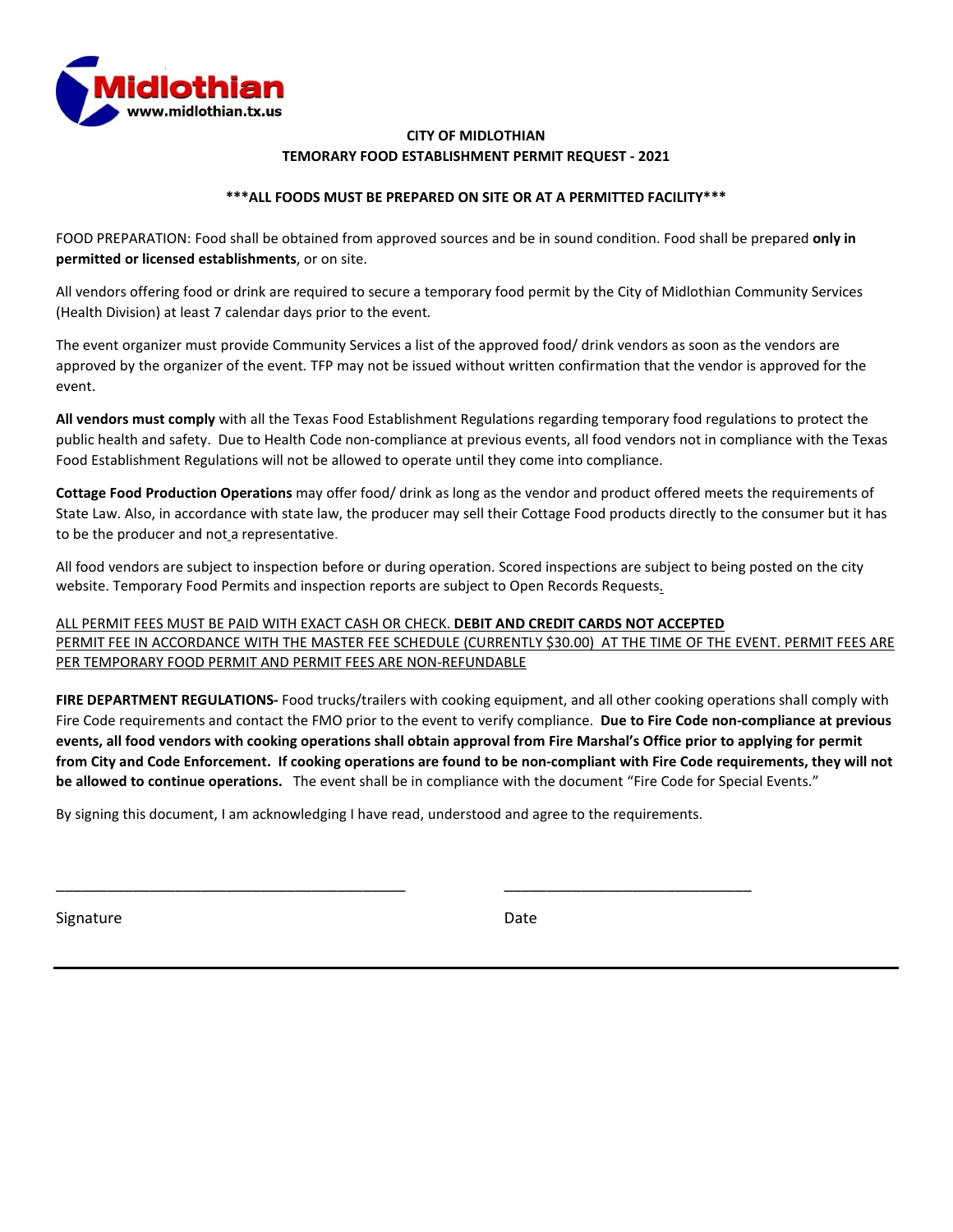

**EVENT INFORMATION- NAME AND LOCATION OF SPECIAL EVENT:** \_\_\_\_\_\_\_\_\_\_\_\_\_\_\_\_\_\_\_\_\_\_\_\_\_\_\_\_\_\_\_\_\_\_\_\_\_\_\_\_\_\_\_\_\_\_\_\_\_\_\_

| TEMPORARY FOOD PERMIT APPLICANT INFORMATION:                                                                                                                                                                                                         |                                         |
|------------------------------------------------------------------------------------------------------------------------------------------------------------------------------------------------------------------------------------------------------|-----------------------------------------|
|                                                                                                                                                                                                                                                      |                                         |
|                                                                                                                                                                                                                                                      |                                         |
|                                                                                                                                                                                                                                                      |                                         |
|                                                                                                                                                                                                                                                      |                                         |
|                                                                                                                                                                                                                                                      |                                         |
| <b>BUSINESS</b>                                                                                                                                                                                                                                      |                                         |
|                                                                                                                                                                                                                                                      |                                         |
| I HAVE PROVIDED A COPY OF MY FOOD HANDLER/ FOOD PROTECTION MANAGER CERTIFICATION: YES<br>ARE YOU ONLY OFFERING COMMERCIALLY PREPACKAGED ITEMS? YES<br>ARE ITEMS GOING TO BE PREPARED ON SITE?<br><b>YES</b><br>IF NO, WHERE ARE FOOD ITEMS PREPARED? | <b>NO</b><br>NO.<br>NO.                 |
| NAME AND ADDRESS OF LOCATION WHERE ITEMS ARE GOING TO BE PREPARED: (COMMERCIAL KITCHEN OR                                                                                                                                                            |                                         |
| INCLUDE ALL ITEMS TO BE SERVED- INCLUDING ICE AND OTHER POTENTIALLY HAZARDOUS FOODS                                                                                                                                                                  |                                         |
| <b>FOOD ITEM TO BE SERVED***</b>                                                                                                                                                                                                                     | <b>PLACE OF PREPARATION AND STORAGE</b> |
|                                                                                                                                                                                                                                                      |                                         |
|                                                                                                                                                                                                                                                      |                                         |
|                                                                                                                                                                                                                                                      |                                         |

\*\*\* NOTE: Only authorized food and beverages listed above that have been approved by the City of Midlothian may be served.

#### **Is the applicant for the individual TFP a 501.c.3 OR NOT FOR PROFIT Organization? Yes No (if yes, and you want consideration given to waive the permit fees, a copy of the vendor's 501.c.3 IRS Determination Letter is required.)**

- I attest that the information provided is true and accurate. I agree to comply with the City of Midlothian and TFER rules and regulations and understand that failure to do so my result in revocation or suspension of the permit.
- The permit is valid for the dates of the specific event only. Attach copy of menu, if available.
- The permit is not transferable. Permit fee is not refundable.
- In accordance with state law, unless the items being offered is approved by State Law (as an approved Cottage Law item) No Homemade Goods are allowed to be sold or offered. All consumable products must be prepared in a certified commercial kitchen and labeled according to regulatory requirements of the State of Texas, on the approved list for CFPO (cottage food production operation) or prepared on site.

This permit is limited to food operations at the event the permit is issued for. Food Operations at any other event requires a separate Temporary Food Permit and permit fee.

I have received, read the application and guidelines for safe food handling. I attest the information provided is true and understand that if I am not in compliance with these regulations may be closed immediately.

Applicant's signature:\_\_\_\_\_\_\_\_\_\_\_\_\_\_\_\_\_\_\_\_\_\_\_\_\_\_\_\_\_\_\_\_\_\_\_\_\_\_\_\_\_\_\_\_\_\_\_\_\_\_\_\_\_\_ Date:\_\_\_\_\_\_\_\_\_\_\_\_\_\_\_\_\_\_\_\_\_\_\_\_\_\_\_\_\_\_\_\_\_\_\_\_\_\_\_\_\_\_\_\_\_\_\_\_\_\_\_\_\_\_\_\_\_\_\_\_\_\_\_\_\_\_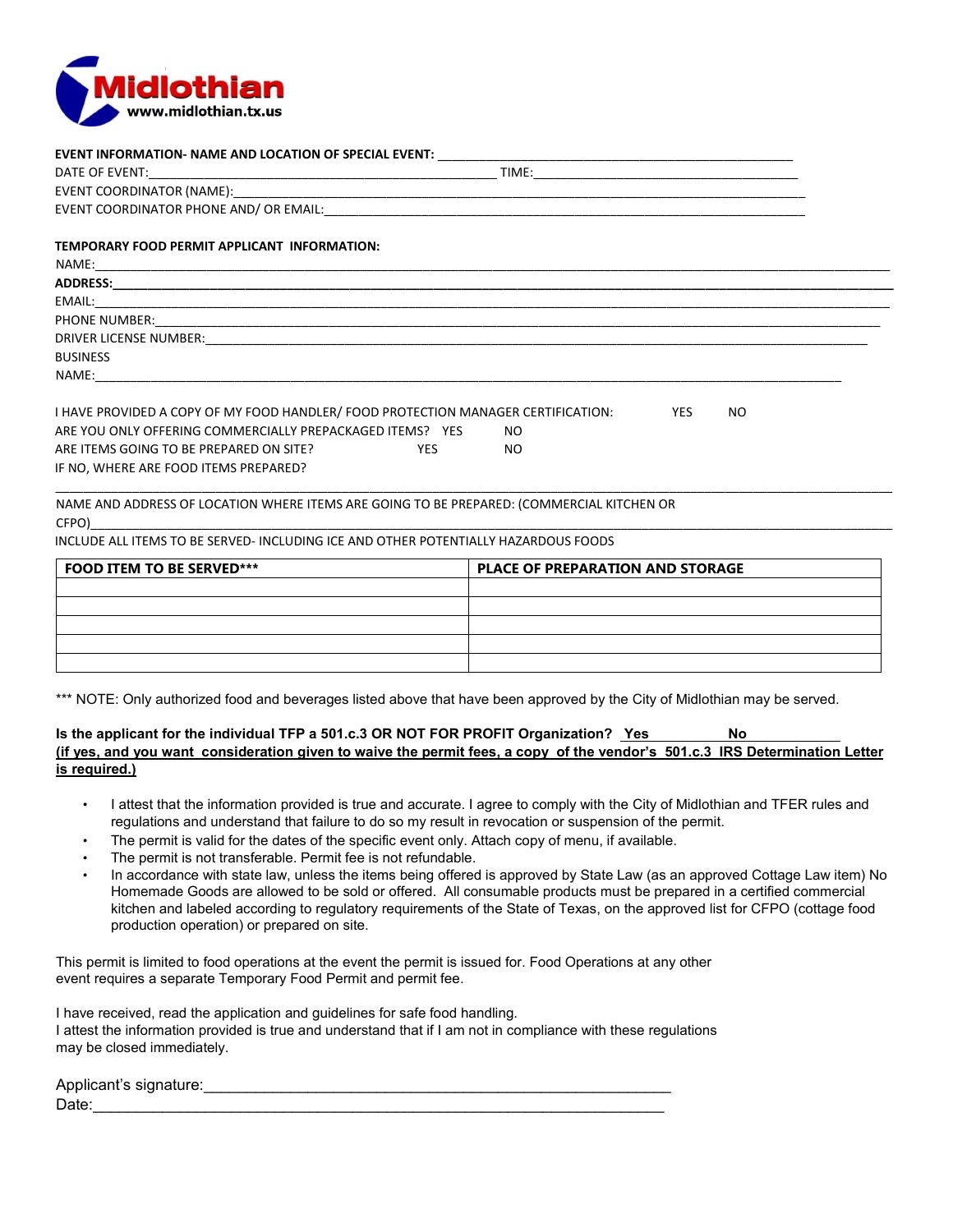

## **TEMPORARY FOOD PERMIT OVERVIEW- 2021**

The term, "temporary food establishment" applies to an establishment that operates at a fixed location held from one to five days. Temporary food permits may be obtained for \$30.00.

Any person or business establishment offering food or drink for a special event that is such as Special Shopping Event, Girls Night Out, etc. is required to have a temporary food establishment for the event. Only items food and drink items that are commercially prepared, or food and drink made at the event are allowed to be offered for sale or sample at a privately organized event for the public. Food and Drink items cannot be prepared at a home and offered for sale or sample at the event.

## **PERMIT REQUIRED-**

Persons vending or offering samples of food or beverage products are required to have a valid Temporary Food Establishment Permit for the event. Temporary Food Establishment Permits are available through the City of Midlothian Police Department Monday through Friday 8:00 a.m. to 5:00 p.m. Permit fees are non-refundable and should be secured 7 days prior to the event. Vendors who fail to secure TFP prior to 7 days before the event may not be issued a TFP. Events are subject to inspection. Please note- Vendors (such as Insurance Agencies or Real Estate Agencies) that only offer commercially, pre-packaged food (like chocolate sandwich cookie or bottled water) that are not potentially hazardous and is not subject to time and temperature control (by TFER), must submit a permit application, but will not be subject to the temporary permit fee.

## **GENERAL INFORMATION-**

In accordance with the Texas Food Establishment Regulations, if business operation is **for profit**, No Cottage Law Items may be offered. Homemade Goods are NOT allowed to be sold or offered. The statute specifies particular locations where the cottage food production operation may sell products. Privately organized special events and other locations are not allowed under the statute.

• Please see specific information below regarding what Cottage Law products are allowed and not allowed at events. Also please be aware Cottage Vendors may participate in events in accordance with State Law. If you have a question City of Midlothian Health Department at 972- 775- 7614.

### *Illegal, unpermitted food vendors will be subject to immediate closure and/ or citations*

### **What is a cottage food production operation?**

A cottage food production operation is defined as an individual, operating out of the individual's home, who:

- Produces at the individual's home:
	- $\circ$  a baked good that is not a time and temperature control for safety (TCS) food,
	- o candy,
	- o coated and uncoated nuts,
	- o unroasted nut butters,
	- o fruit butters,
	- o a canned jam or jelly,
	- o a fruit pie,
	- o dehydrated fruit or vegetables, including dried beans,
	- o popcorn and popcorn snacks,
	- o cereal, including granola, dry mix,
	- $\circ$  vinegar, pickled fruit or vegetables, including beets and carrots, that are preserved in vinegar, brine, or similar solution at an equilibrium pH values of 4.6 or less,
	- o mustard,
	- o roasted coffee or dry tea,
	- $\circ$  a dried herb or dried herb mix,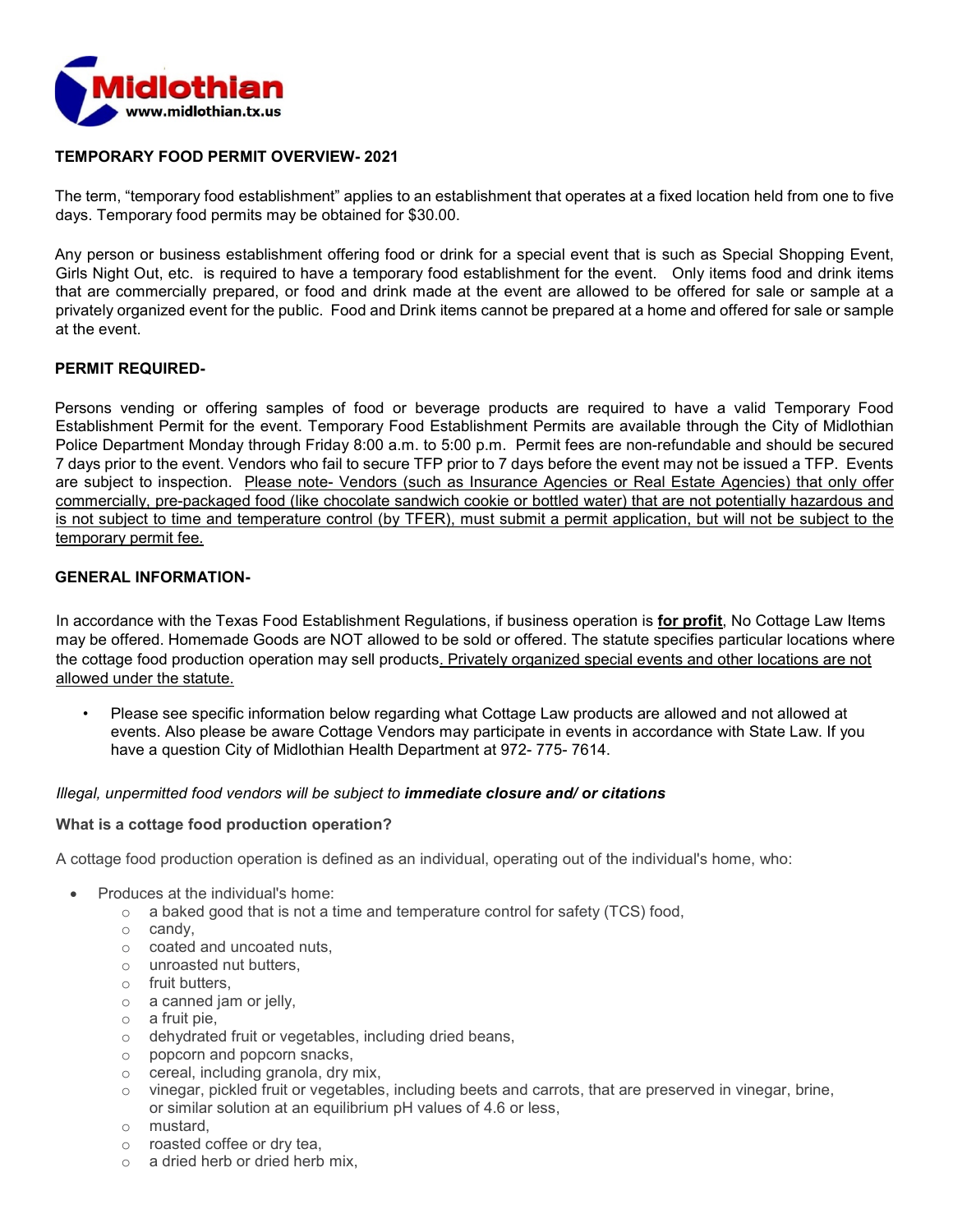- $\circ$  plant-based acidified canned goods, fermented vegetable products, including products that are refrigerated to preserve quality.
- o frozen raw and uncut fruit or vegetables,
- $\circ$  or any other food that is not a time and temperature control for safety food.
- Has an annual gross income of \$50,000 or less from the sale of described food.
- Sells foods produced directly to consumers. Delivers products to the consumer at the point of sale or another location designated by the consumer.

## **Is a cottage food production operation a food service establishment?**

No. A cottage food production operation is not a food service establishment.

## **What is the definition of a baked good?**

A baked good is a food item prepared by baking the item in an oven, which includes cookies, cakes, breads, Danish *pastries*, donuts, pastries, pies, and other items that are prepared by baking. A baked good cannot be and does not include a time and temperature control for safety food (TCS).

## **What are some examples of foods that can be prepared at a cottage food production operation?**

The following are examples of non-TCS that may be prepared and sold at a cottage food production operation:

- Breads, rolls, biscuits,
- Sweet breads, muffins,
- Cakes (birthday, wedding, anniversary, etc.)
- Pastries.
- Cookies,
- Fruit pies,
- Canned Jams and jellies,
- Dry herbs and dried herb mixtures.
- Candy.
- Coated and uncoated nuts,
- Unroasted nut butters,
- Fruit butters.
- Popcorn and popcorn snacks,
- Dehydrated fruit or vegetables, including dried beans,
- Cereal, including granola,
- Dry mix,
- Vinegar,
- Pickled fruits and vegetables,
- Mustard,
- Roasted coffee or dry tea
- Planted-based acidified canned goods, including salsa, BBQ sauce, ketchups.
- Dried Pasta
- Fermented vegetable products
- Frozen raw and uncut fruits or vegetables.

# **What types of foods are** *not allowed* **to be sold at a cottage food production operation?**

The following foods are examples of food that **can not** be produced by a cottage food production operation.

- Fresh or dried meat or meat products including jerky
- Kolaches with meat
- Fish or shellfish products
- Raw seed sprouts
- Bakery goods which require any type of refrigeration such as cream, custard or meringue pies and cakes or pastries with cream cheese icings or fillings
- Milk and dairy products including hard, soft and cottage cheeses and yogurt
- **Cut** fresh fruits and/or vegetables
- Juices made from fresh fruits or vegetables, that require refrigeration
- Ice or ice products
- Foccaccia-style breads with vegetables or cheeses
- Beverages that require refrigeration to prevent the growth of pathogenic bacteria. (TCS Beverages)
- **Meat or Poultry**
- Seafood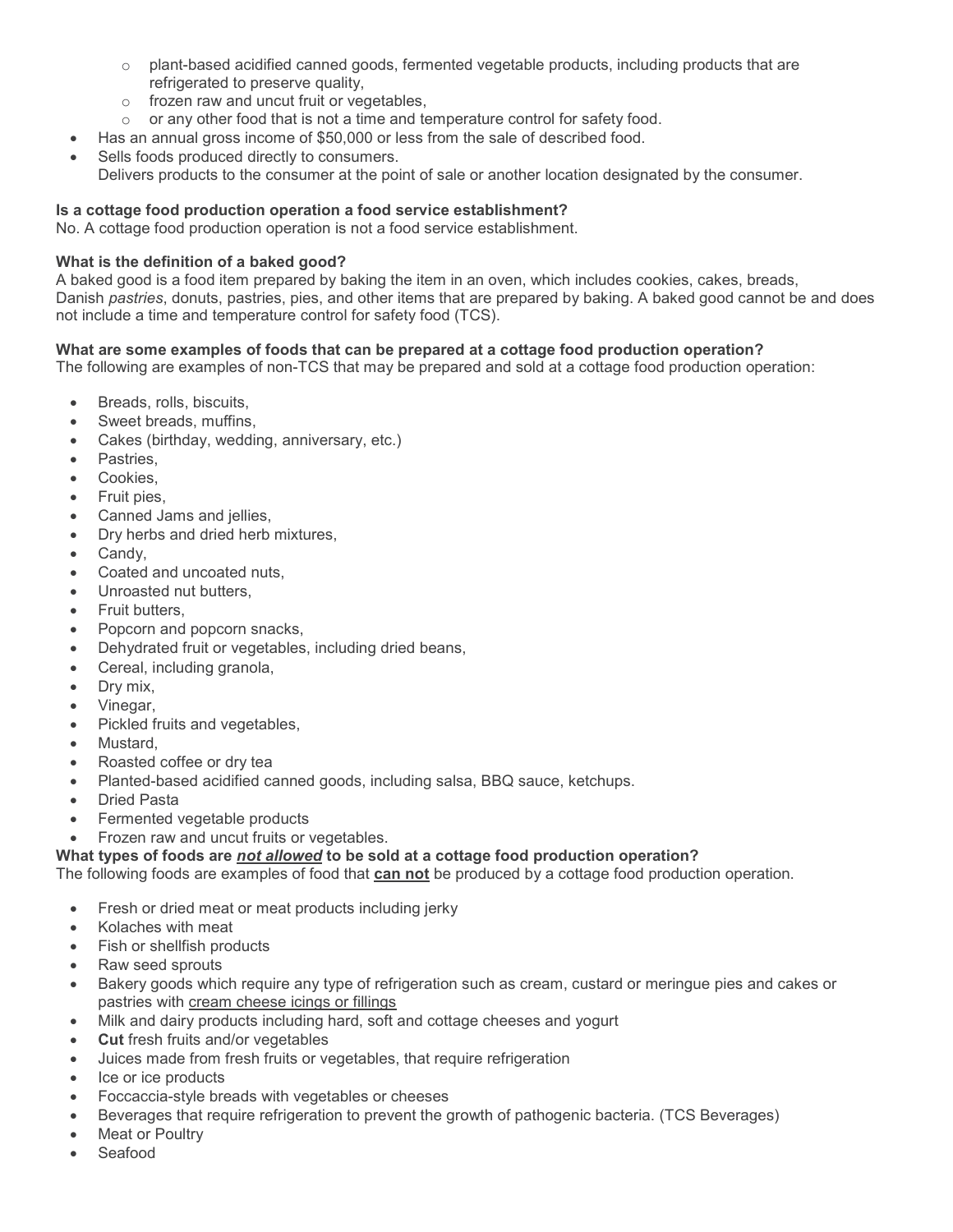• TCS Products (time and temperature controlled for safety foods)

## **Where may a cottage food production operation (CFPO) sell products?**

The CFP Operator may sell directly to consumers. A representative of the CFPO may not.

## **Can I use the Internet to sell my cottage food products?**

A cottage food production operation may sell through the Internet or by mail order only if: the consumer purchases the food through the Internet or by mail order from the operation and the operator personally delivers the food to the consumer. A cottage food production operation may not sell at wholesale.

## **Can I make cottage food products in another building on my property?**

The law requires cottage food products to be produced in an individual's home which is a primary residence that contains a kitchen and appliances designed for common residential use.

### **Is labeling required on food items produced by a cottage food production operation?**

**Yes.** Foods sold by a cottage food production operation must be packaged and labeled. The food must be packaged in a manner that prevents product contamination, except for foods that are too large or bulky for conventional packaging. The labeling information for foods that are not packaged must be provided to the consumer on an invoice or receipt.

The label must include the following information:

- The name and physical address of the cottage food production operation;
- The common or usual name of the product;
- If a food is made with a major food allergen, such as eggs, nuts, soy, peanuts, milk or wheat that ingredient must be listed on the label; and
- The following statement: *"This food is made in a home kitchen and is not inspected by the Department of State Health Services or a local health department."*
- Labels must be legible.
- Also, cottage operator selling frozen raw or uncut fruits must label or provide on invoice or receipt the following statement in at least 12-point font: "SAFE HANDLING INSTRUCTIONS: To prevent illness from bacteria, keep this food frozen until preparing for consumption."
- For each batch of pickled fruit or vegetables, fermented vegetable products, or plant-based acidified canned goods, a cottage food production operation must: label the batch with a unique number.

### **Do I need a permit or license for my cottage food production operation?**

Cottage food production operations are not retail food establishment, therefore, a retail food establishment license is not required.

### **Is there a limit as to how much I can earn from my cottage food production operation?**

Yes. A cottage food production operation is limited to an annual gross income of \$50,000 or less from the sale of food produced at the cottage food production operation.

## **Is there a process for submitting a complaint against a cottage food production operation?**

Yes. A complaint may be submitted to the Texas Department of State Health Services (DSHS) for cottage food production operations located under DSHS jurisdiction at:

### <https://www.dshs.texas.gov/foodestablishments/complaints.aspx>

Complaints concerning cottage food production operations that are located under the jurisdiction of a local health authority must be reported to the local health authority.

### <https://www.dshs.state.tx.us/regions/lhds.shtm>

**Will the Department of State Health Services conduct inspections at cottage food production operations?** No. The Texas Department of State Health Services does not have authority to conduct inspections at a cottage food production operation. However, the Department may investigate a complaint regarding preparation of time and temperature control for safety (TCS) food at a private residence. In the event of a foodborne illness outbreak, the department or local health authority may act to prevent an immediate and serious threat to human life or health.

## **Will I need to comply with local zoning or other laws?**

Local Government Code, Sec. 211.032, Certain Zoning Regulations Prohibited, states a municipal zoning ordinance may not prohibit the use of a home for cottage food production operations.

### **Can a cottage food production operation deliver food produced by the operation to the customer who purchased the food product?**

Yes. A Cottage Food Production Operation may deliver products to the consumer at the point of sale or another location designated by the consumer.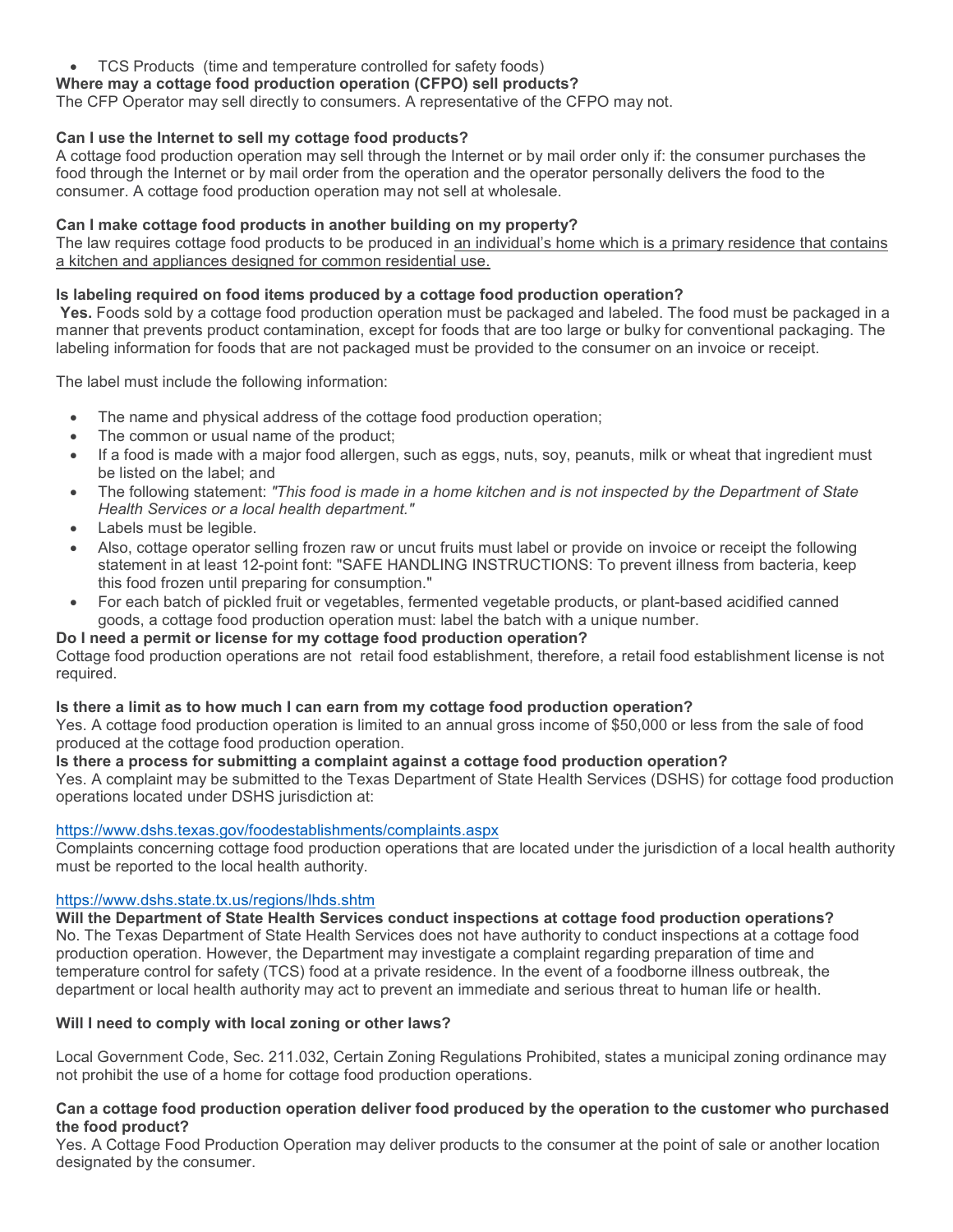## **What are the requirements to pickle, ferment, or acidify can goods?**

A cottage food production operation that sells to consumers pickled fruit or vegetables, fermented vegetable products, or plant-based acidified canned goods shall:

- use a recipe that: is from a source approved by DSHS,
- has been tested by an appropriately certified laboratory that confirmed the finished fruit or vegetable, product, or good has an equilibrium pH value of 4.6 or less; or
- is approved by a qualified process authority; or
- if the operation does not use a recipe described by DSHS, test each batch of the recipe with a calibrated pH meter to confirm the finished fruit or vegetable, product, or good has an equilibrium pH value of 4.6 or less.
- For each batch of pickled fruit or vegetables, fermented vegetable products, or plant-based acidified canned goods, a cottage food production operation must:
	- o label the batch with a unique number; and
	- $\circ$  for a period of at least 12 months, keep a record that includes:
		- $\blacksquare$  the batch number;<br> $\blacksquare$  the recine used by
		- the recipe used by the producer;
		- $\bullet$  the source of the recipe or testing results, as applicable;<br> $\bullet$  and the data the batch was prepared
		- and the date the batch was prepared.
- These testing requirements do not apply to pickled cucumbers.

## **Does a cottage food operator have to have a Food handler certification?**

An individual who operates a cottage food production operation must have successfully completed an accredited basic food safety education or training program for food handlers.

### **If I have Food Manager Certification, do I also need to have a food handler certification?**

The department will recognize a food manager certification from an accredited program in lieu of a food handler certification.

**OTHER INFORMATION**- Temporary food vendors may completely prepare items on site of the event- example: grill burgers, cook hot dogs, grill chicken, etc. **However, no preparation of food items can be started at home and finished off at the event (such as marinating foods or starting to smoke brisket etc) of site of the special event location.**

## **NON-PROFIT VENDORS- CHARITY ONLY – FUNDRAISER ONLY- WHERE ALL PROCEEDS ARE GIVEN TO THE 501.C.3 (Example- Boy Scouts, National Honor Society, Church Fundraiser for Mission Trip, American Heart Association, etc.)**

If your organization is a non-profit organization (church, school, etc) and items are being sold as a fundraiser with all proceeds being given to the non-profit, you may provide a copy of your IRS letter showing you are a non-profit and the temporary food permit fee may be waived. However, even if the fee is waived, you must get a permit 7 days before the event. If a fundraiser event, homemade goods may be allowed with appropriate labeling and approval from the City of Midlothian Code Enforcement staff.

## **SELLING EGGS**

Selling of Eggs at an event, In accordance with the TDH and the TFER, if someone offers eggs (as the producer), you must still have a temporary food permit AND the eggs must be transported and kept at a temperature of 45 degrees or less. Product must be labeled as being 'ungraded' and have the name and the address of the producer with a safety warning on the cartons

### **FOOD MANUFACTURERS**

If you have a food manufacturers license through the State of Texas and want to participate at an event, please provide a copy of the manufacturers license with your temporary food permit application.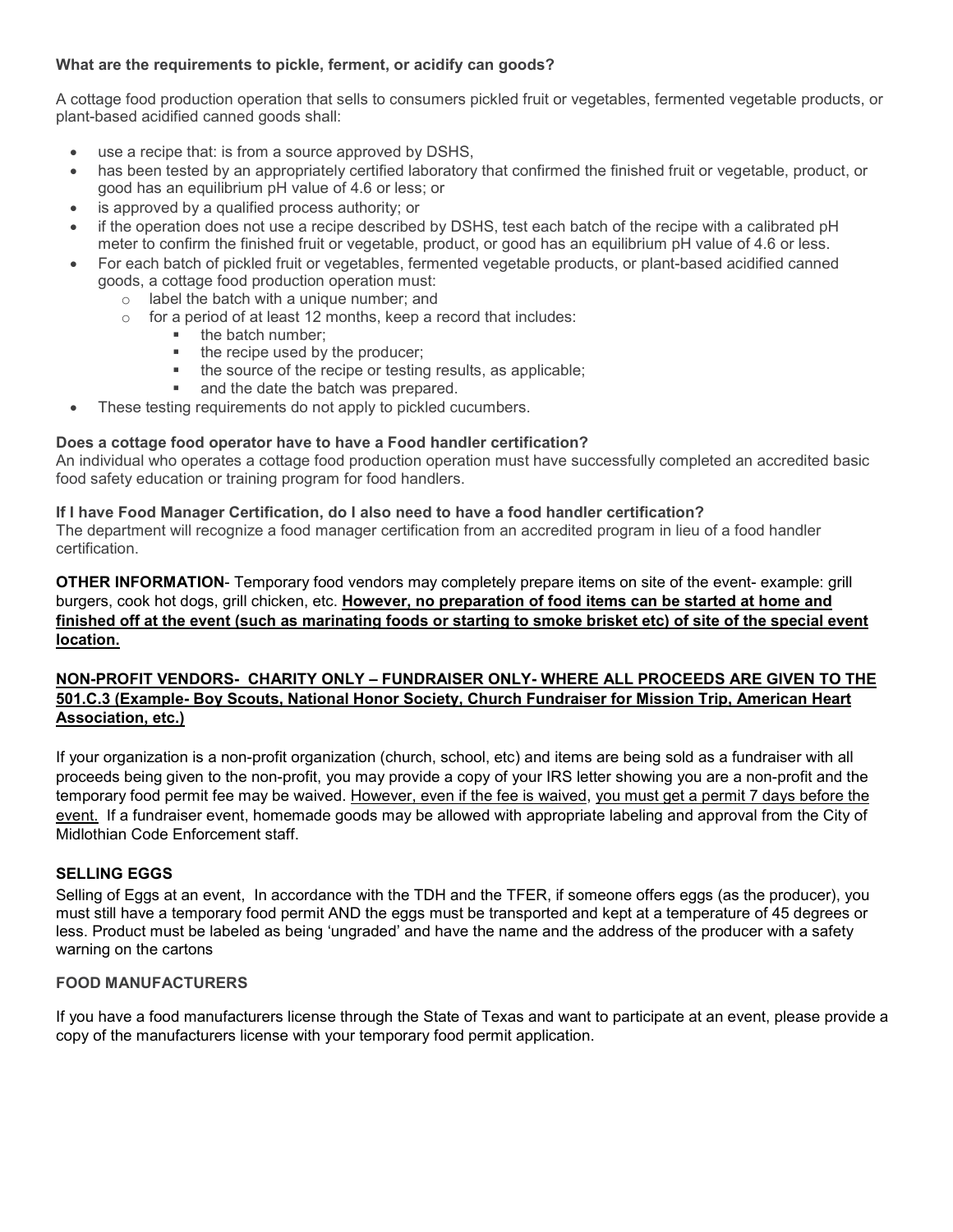# **FOOD HANDLERS- General Safety Standards and Protocol for General Food Safety**

• Avoid food handling when you have the following symptoms:

Diarrhea; Vomiting; Sore throat with fever; Persistent coughing, sneezing or nasal discharge; Wound containing pus upon your fingers, hands or wrists; Yellowish eyes or skin with dark colored urine. Personnel that handle food must wash their hands as frequently as necessary. Disposable gloves are allowed; but the use of gloves does not substitute for hand washing.

- The use of tobacco in all forms is prohibited in the food preparation and service area.
- Personnel will not eat or drink in the food preparation or service area.
- Avoid touching food with bare hands by using utensils, disposable gloves, deli tissue, tongs, or other acceptable means.
- Reminder, Ice is considered a PHF. Separate scoops are required for ice dispensing. Separate ice is required for dispensing and cooling.

# **WATER SUPPLY/ UTENSIL WASHING/ HAND WASHING-**

- Potable water must be from an approved source and kept on-site in sufficient quantities.
- Utensil Washing- those vendors that do not have 3 compartment sinks with hot and cold running water must provide: Three (3) sturdy plastic or stainless steel buckets or tubs or adequate size to be used for utensil cleaning and sanitizing. One bucket or tub shall be used to wash (soapy water); One bucket or tub shall be used to rinse (clean, clear water); One bucket or tub shall be used to sanitize (liquid chlorine bleach/ water solution with 2 teaspoons of bleach per gallon of water). Use chlorine test strip to verify proper strength of 50 to 100 ppm.



 **WASH RINSE SANITIZE** 

• Hand Washing- Soap, paper towels and a minimum 5-gallon container of water with a spigot that remains open to wash both hands shall be provided for hand washing. In addition, a bucket/ basin to catch wash water shall be provided.

# **EXAMPLE OF HANDWASH STATION**



- **Hand washing stations (example above)** for containing warm water:
- No galvanized metal containers